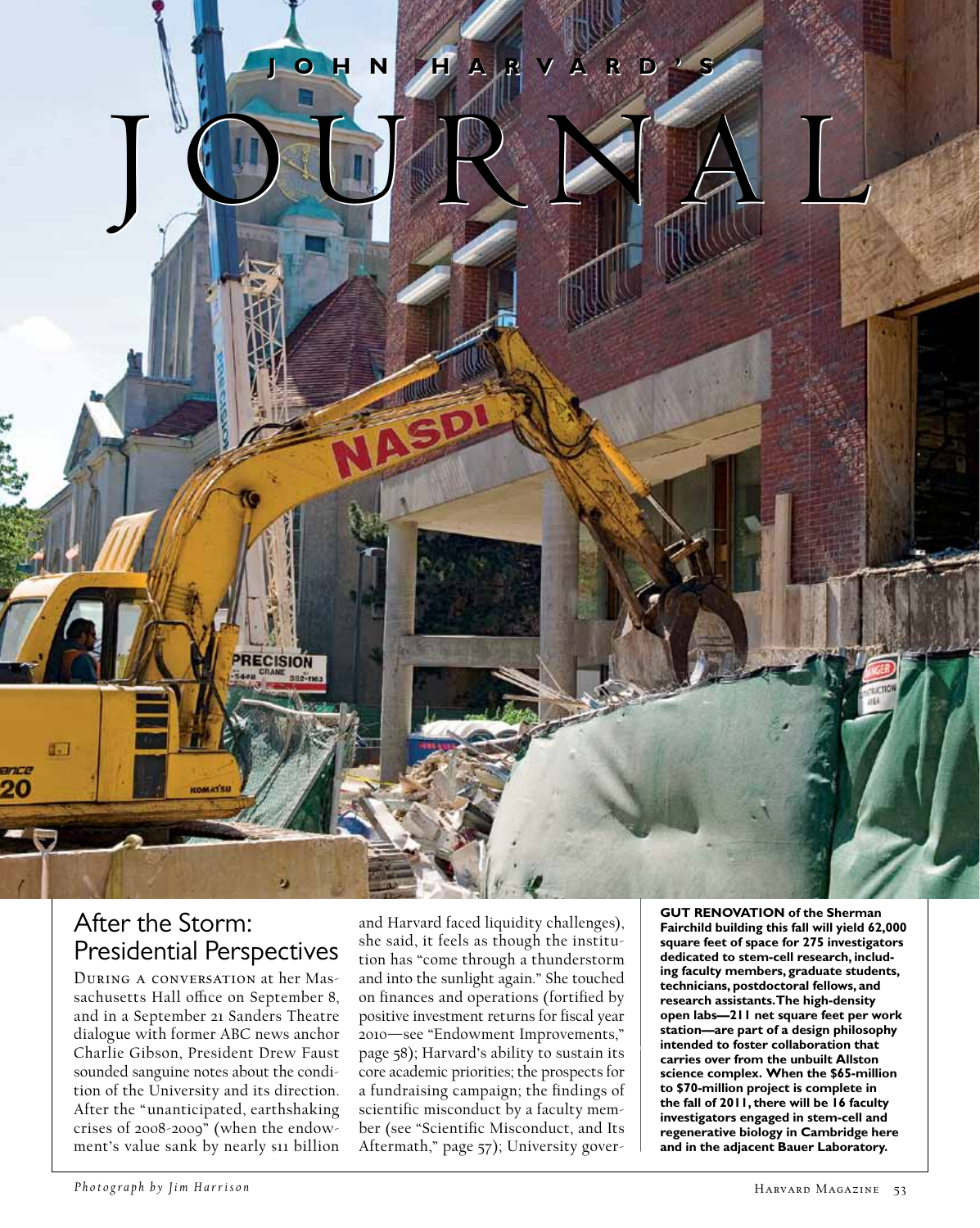

nance; and other matters. Highlights from the two conversations follow.

**Operations, and academic initiatives.** Faust said that fiscal constraints had "given us the opportunity" to scrutinize how work is done, from the individual schools to the central administration. Necessity

provided the impetus to



examine practices that had developed unplanned, and to reconfigure them where appropriate. The result, she said, is a set of better procedures, such as those arising from the study of Harvard's dozens of libraries (see "Libraries on the Edge," January-February, page 41): better integrated operations, tangible efficiencies, improved collecting practices, To read more from the September 8 interview, see harvardmag. com/througha-thunderstorm. For a complete account of the September 21 event, see harvardmag.com/ faust-gibson.

and enhanced digital capabilities. "We wouldn't have undertaken that scrutiny" and brought people together to address problems and pursue new opportunities without a sense of crisis, she suggested and was reminded, she joked, that as a Civil War historian, she had written a book titled *Mothers of Invention*.

Gibson, now a Shorenstein Fellow at the Harvard Kennedy School, asked about the administration's citing of financial straits for everything from the termination of hot breakfasts in undergraduate Houses to the halting of construction of the science complex in Allston. Addressing meals first, Faust explained that Harvard had focused on essentials: teaching, scholarship, and financial aid; confining undergraduate hotbreakfast service to one location, rather than 12, made sense as the University trimmed dispensable spending.

About campus development, she said Allston "*is* critical to the future of Harvard—but visions for academic use would be realized "much more slowly" because of the financial crash. She insisted that the University now has no timetable for development, and is, as reported, trying to lease properties it has bought; provide community amenities; and explore options including commercial co-development—part of a broader "re-envisioning" that might yield a lively mixed-use com-

In th is I ss u e

- 55 Harvard Portrait
- 57 Scientific Misconduct, and Its Aftermath
- 58 Endowment Improvements
- 59 Yesterday's News
- 61 William James: Summers and Semesters
- 62 50 Years of Social Studies
- 63 Time to "Change the Channel"
- 64 A Renaissance for Medieval Classics
- 65 Brevia
- 67 The Undergraduate
- 69 Sports
- 71 "Cleat" on Football
- 72 Alumni
- 76 The College Pump

munity of academic, institutional, and private investors during the next 50 years.

When Gibson asked whether Harvard's commitment to financial aid was sustainable, Faust responded firmly that it was, because the most important of Harvard's commitments is to attract talented individuals regardless of their financial circumstances.

While acknowledging continued uncertainty about the economy, Faust said in the earlier conversation, "We have gotten hold of the situation," ensuring that Harvard is "much better positioned to respond" in any circumstances. Harvard, she said, must be prepared to "build on our strengths no matter what" ensues, while guarding against the assumption that the University had quickly moved "back to where we were" before the current recession began. "For a considerable time," she said, Harvard would be "more constrained."

**A capital campaign.** A Harvard-wide fundraising campaign would of course help loosen those constraints. (The last such effort, the \$2.6-billion University Campaign, concluded more than a decade ago, in May 2000—ancient history, in fundraising terms.) A campaign is tied to the institution's president, Faust explained to Gibson, and had been among her highest priorities on taking office in 2007—but the financial events of 2008-2009 (implicitly, on campus and off, but she did not say so) made it impossible to move forward rapidly. She said that during the process of planning and consulting with prospective donors (now under way), neither the timeline nor the size of a campaign goal could be set or publicized. That planning includes sorting out deans' priorities, aligning them with the University's, and testing ideas with donors. On September 8, she noted that this effort, lasting at least several months, is taking place in an economic environment very different from the robust conditions that shaped peer institutions' plans earlier in the decade, and the campaigns they now have under way. (Among institutions attempting to raise \$1 billion or more are Brown, Columbia, Dartmouth, Penn, Princeton, Stanford, and Yale.) In all, she indicated, the initial strategizing and the "quiet phase" of actual fundraising—where institutions seek to secure commitments for a substantial minority of their capital goals—could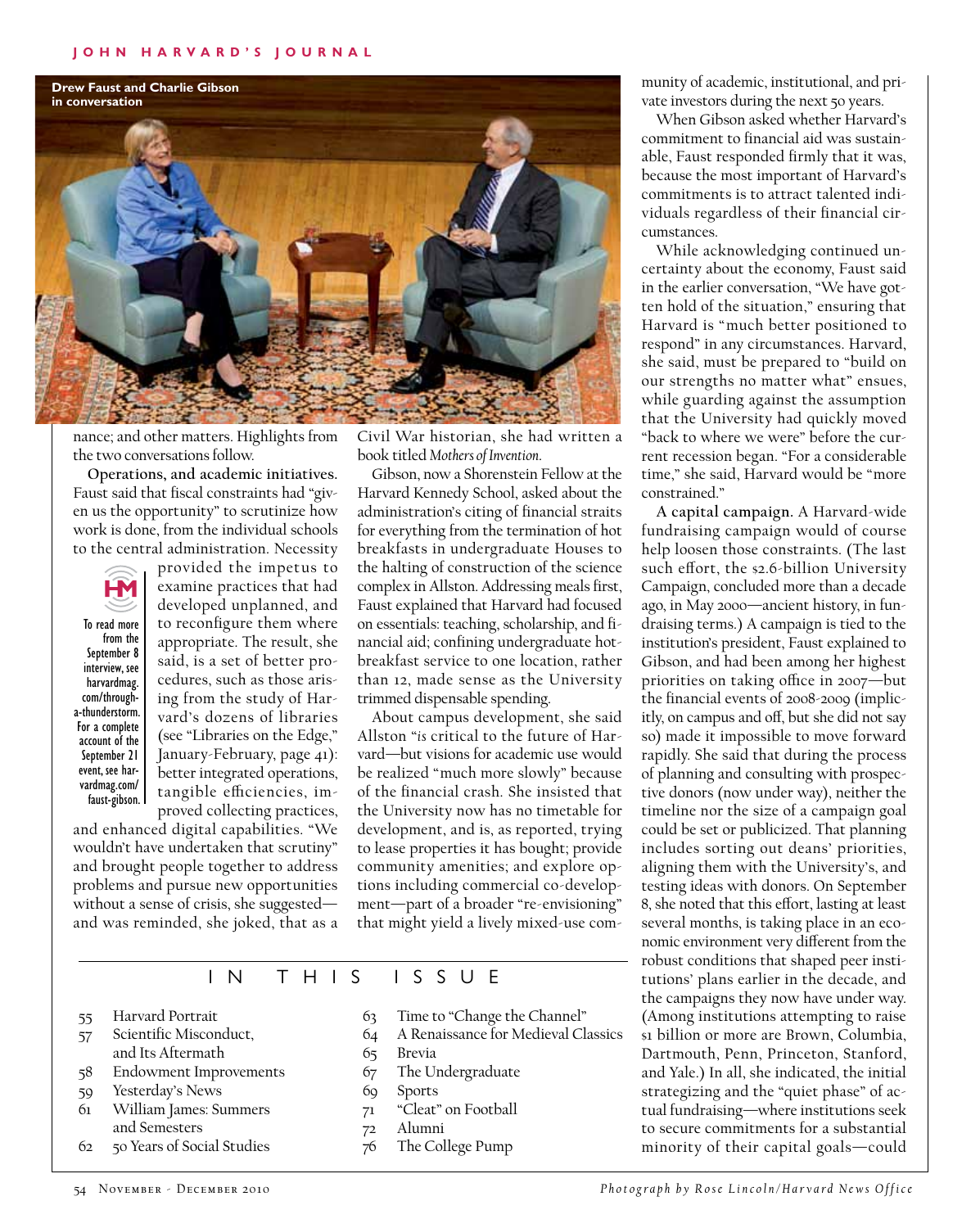consume the "next couple of years."

**Scientific misconduct.** Concerning the findings that professor of psychology Marc Hauser was responsible for "eight instances of scientific misconduct" under the Faculty of Arts and Sciences' (FAS) standards, Faust—who had not addressed the issue publicly before—said on September 8, "This is something at the core of who and what we are. We must support scientific integrity. We must assure scientific integrity." Then, and when pressed by Gibson—who asked why Hauser was still a member of the faculty, and suggested that University-level silence on the issue had been "somewhat deafening"—Faust explained that the review of the initial allegations of misconduct (reportedly begun in 2007) was necessarily lengthy and appropriately conducted within FAS: the complex matters involved require faculty experts who understand how research is conducted to determine when it has been done inappropriately. Peer institutions proceed similarly in comparable cases, she noted. Furthermore, she is "committed to appropriate levels of confidentiality" so that such investigations can protect complainants, individuals whose work is being reviewed, and subsequent federal investigations (where required, as in this case, because federal research funds supported the work); but, she added, Harvard had disclosed more in this instance than in the past.

Within that context, she continued, the findings had prompted extensive conversations about how to right the scientific record, how to make sure investigative procedures operate in the best way, and how the discoveries should be communicated—and at least some of those matters will be reviewed at the University level.

**Openness—and its opposite.** What vision would Faust propound for the central aim of her presidency? Gibson asked. "I would like people to feel that Harvard is open to them," she said: to enroll, and, within the institution, to cross any internal boundaries that might stand in the way of their research, teaching, or learning.

In that context, Gibson subsequently inquired about the controversy surrounding Martin Peretz, Ph.D. '66, a long-time social studies lecturer whose teaching and mentoring experience were to be recognized September 25 during a fiftieth-anniversary celebration of that undergradu

### h a r v a rd p ortr ai t



**Few who drop out** of college for 27 years later return to join the Harvard faculty. But Marshall Ganz '64, M.P.A. '93, Ph.D. '00, who left after his junior year to register black Mississippi voters (he wrote his senior tutor: "How can I come back and study history, when we are busy *making* history?") didn't complete his A.B. until 1992. He's now a lecturer in public policy at the Kennedy School and a lecturer on social studies at the College. In the interval, he worked as an organizer with César Chávez and the United Farm Workers from 1965 to 1981; his 2009 book, *Why David Sometimes Wins,* recounts that saga and extracts its lessons. Toward the end, "The organization began to implode," he recalls. "They were fruitful years that ended with a lot of hurt. A tragic story of success consuming itself. " The son of a rabbi and a teacher, Ganz imbibed an ardor for social justice, but explains, "I never got engaged in the theoretical, ideological stuff. I was *really* engaged by meeting the people involved." He later worked on electoral campaigns for politicians like Robert F. Kennedy '48, Nancy Pelosi, and Jerry Brown; in 2008, he helped set up a Camp Obama operation that trained 3,000 organizers. Ganz met his late wife, Susan Eaton '79, M.P.A. '93, at his twenty-fifth class reunion; she died of leukemia in 2003. His training in "leadership through community organizing" has reached organizations ranging from the Sierra Club to the Episcopal Church to grassroots groups in Jordan and Syria. Ganz teaches courses on moral leadership, organizing, and "public narrative"—stories that transform values into action. "They're not courses *about* leadership," he says. "They're courses *in* leadership."